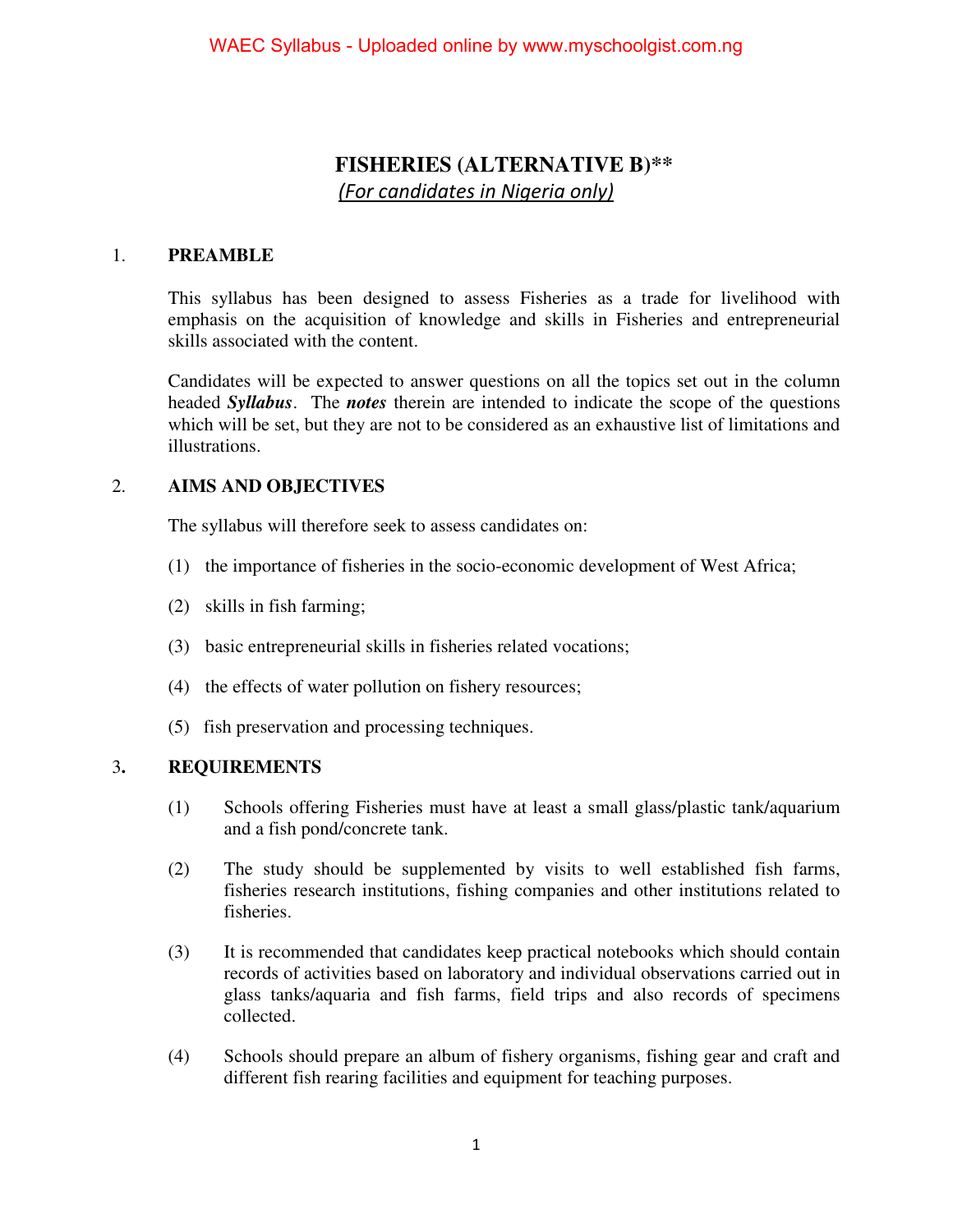### 4. **SCHEME OF EXAMINATION**

There will be **three** papers, **Papers 1**, **2** and **3** all which must be taken. **Papers 1** and **2** will be a composite paper to be taken at one sitting.

- **PAPER 1:** Will consist of forty multiple choice objective questions all of which should be answered within 40 minutes for 40 marks**.**
- **PAPER 2:** Will consist of six essay questions. Candidates will be required to Answer **four** questions within 2 hours for 80 marks.
- **PAPER 3:** Will be a practical paper for school candidates and alternative to practical work paper for private candidates. Each version of the paper will consist of four questions all of which should be answered within 1½ hours for 60 marks.

### **DETAILED SYLLABUS**

| <b>CONTENTS</b>                          | <b>NOTES</b>                                                                                                                                                                                                |  |
|------------------------------------------|-------------------------------------------------------------------------------------------------------------------------------------------------------------------------------------------------------------|--|
| <b>BASIC CONCEPTS IN FISHERIES</b><br>Α. |                                                                                                                                                                                                             |  |
| Introduction to Fisheries<br>1.          |                                                                                                                                                                                                             |  |
| (a) Meaning of fisheries.                | Explanation of the terms fishery and<br>fisheries. Fisheries refer to all processes<br>involved in fish production, processing,<br>marketing and distribution. Fishery is one<br>aspect of fish production. |  |
| Sub-divisions of fisheries.<br>(b)       | Knowledge of the following is required                                                                                                                                                                      |  |
|                                          | Capture fisheries (fishing):<br>(i)                                                                                                                                                                         |  |
|                                          | subsistence fisheries;                                                                                                                                                                                      |  |
|                                          | artisanal fisheries;                                                                                                                                                                                        |  |
|                                          | industrial fisheries.                                                                                                                                                                                       |  |
|                                          | (ii)<br>Culture fisheries (aquaculture).                                                                                                                                                                    |  |
| 2.<br>Importance of fisheries.           | Importance of fisheries e.g. food,<br>employment, income generation, social-<br>cultural activities, aesthetics, medicinal etc.                                                                             |  |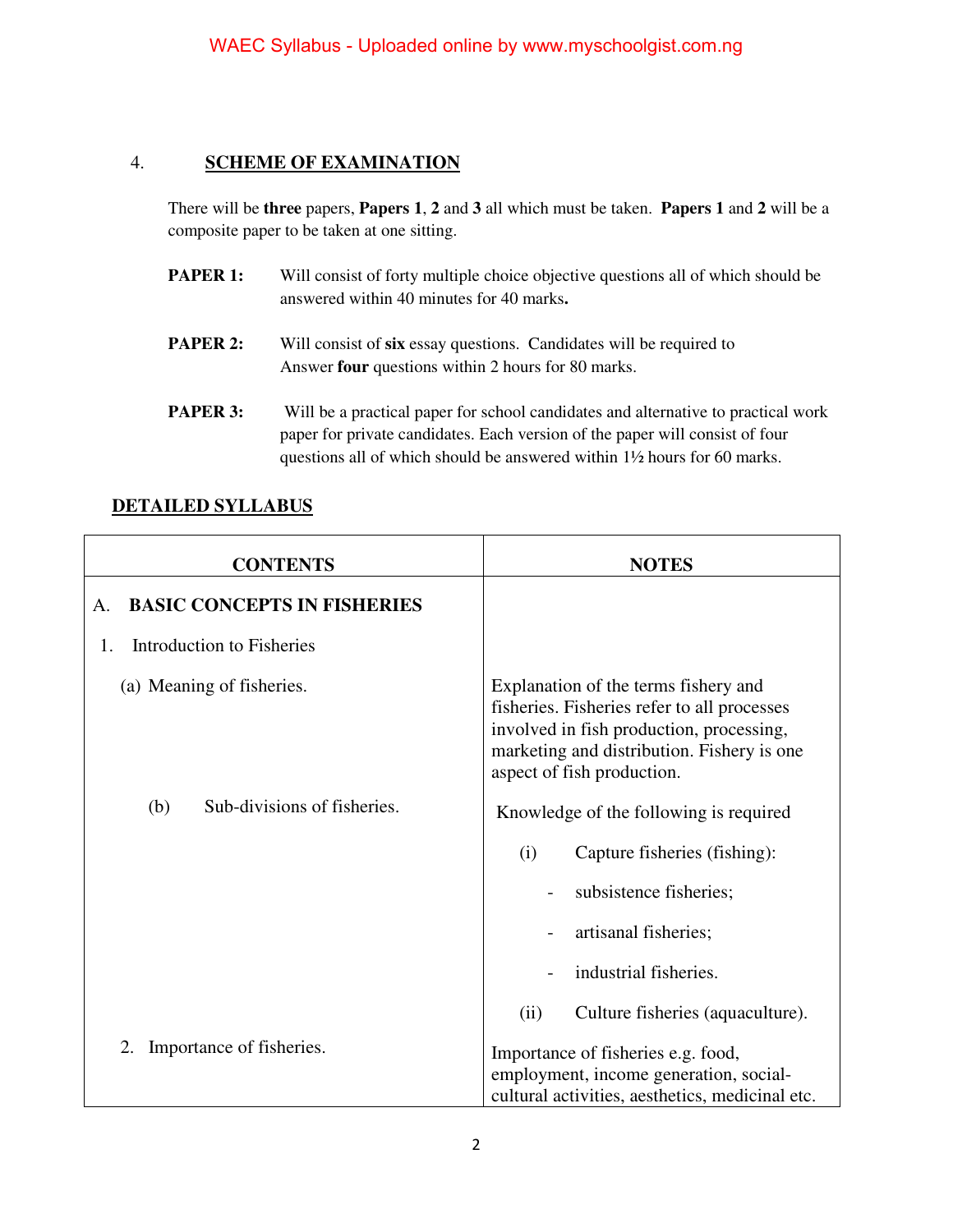| <b>B. PROCESSES OF FISH PRODUCTION</b>                                                                 |                                                                                                                                                                                                                           |
|--------------------------------------------------------------------------------------------------------|---------------------------------------------------------------------------------------------------------------------------------------------------------------------------------------------------------------------------|
| Capture fisheries<br>1.                                                                                |                                                                                                                                                                                                                           |
| Different methods involved in<br>(a)<br>capture fisheries.                                             | Various methods of capture fisheries such as<br>hook and line, cast netting, set netting,<br>trap/trapping, trawling, harpooning should<br>be assessed.                                                                   |
| Materials required for capture<br>(b)<br>fisheries and their uses.                                     | Assessment should include hooks, cages,<br>knives/cutlasses, traps/basins, spears, cast<br>nets, gill nets, seine nets, drag nets.<br>Knowledge of the uses of the materials is<br>required.                              |
| <b>CONTENTS</b>                                                                                        | <b>NOTES</b>                                                                                                                                                                                                              |
| Culture fisheries.<br>2.                                                                               |                                                                                                                                                                                                                           |
| (a) Identification of common qualities of<br>culturable fish species.                                  | Students should have the knowledge of the<br>qualities of culturable fish species such as<br>hardiness, acceptability of artificial fish<br>feeds, tolerance to poor water quality,<br>ability to reproduce in captivity. |
| (b) Identification of common culturable<br>fishery organisms.                                          | Students should be able to identify common<br>culturable<br>fishery organisms<br>such<br><b>as</b><br>Tilapia, Heterobranchus,<br>Clariasspp,<br>shrimp, sea weeds.                                                       |
| (c) Culture facilities.<br><b>TYPES OF FISH CULTURE</b><br>C.<br><b>FACILITIES AND CULTURE SYSTEMS</b> | Assessment should include description of<br>culture facilities such as ponds, tanks, race<br>ways, cages, pens.                                                                                                           |
| Fish ponds.<br>1.<br>(a) Types of fish ponds.                                                          | Knowledge of different types of fish ponds:<br>earthen ponds, concrete tanks, plastic tanks,<br>fibre glass tanks etc is required.                                                                                        |
| Components of fish ponds.<br>(b)                                                                       | should<br>limited<br>Assessment<br>be<br>the<br>to<br>components of fish ponds: inlets, outlets,<br>dykes/embankments/walls,<br>monks<br>and<br>spillways.                                                                |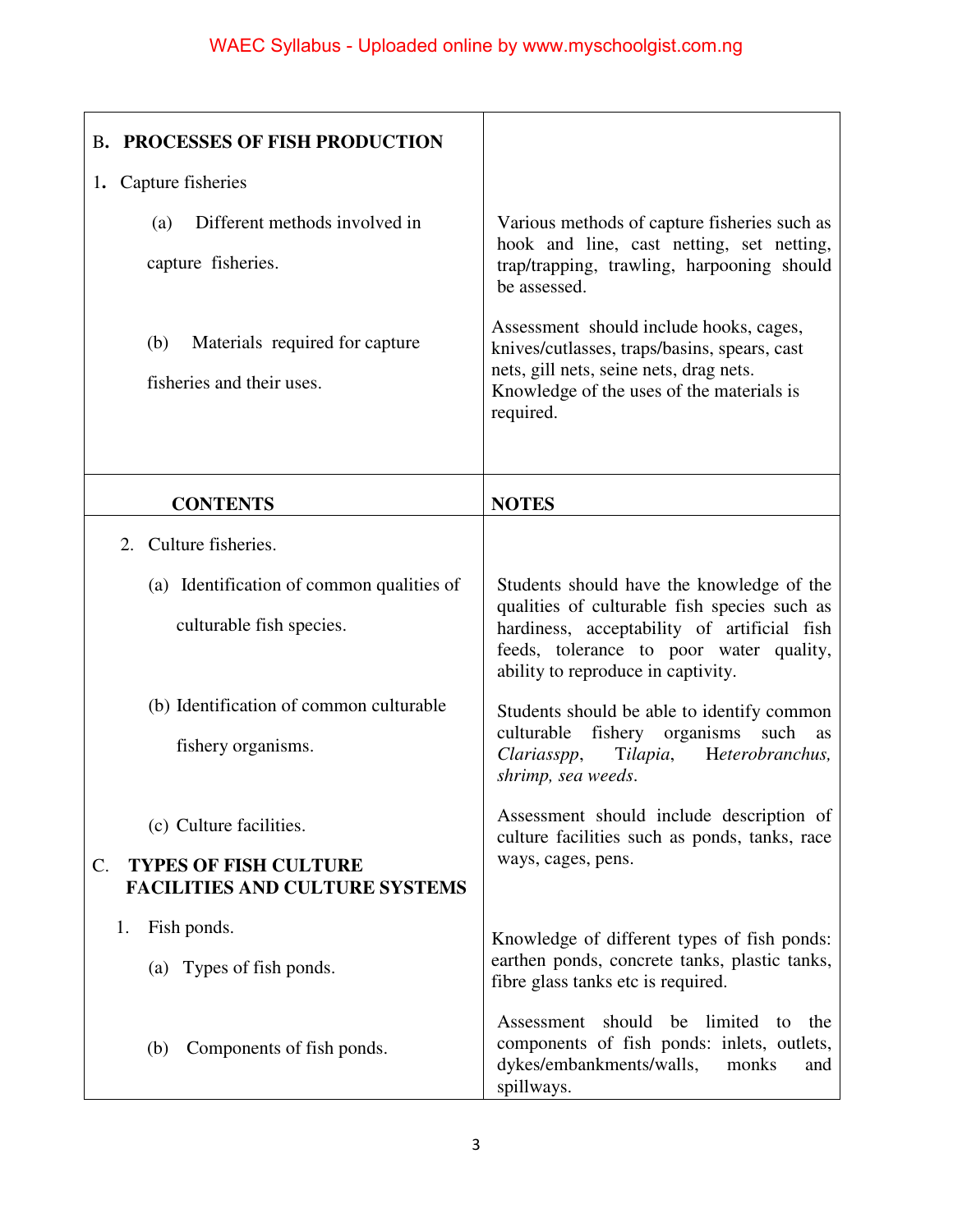| 2. Systems of aquaculture.<br>(a) Types of aquaculture.<br>(b) Management systems in aquaculture. | Explanation of monoculture, poly culture<br>and integrated fish farming is required.<br>Assessment should include the extensive,<br>intensive and semi intensive systems of<br>aquaculture management. |
|---------------------------------------------------------------------------------------------------|--------------------------------------------------------------------------------------------------------------------------------------------------------------------------------------------------------|
| Water quality control and monitoring.<br>3.<br>(a) Definition of water quality.                   | Conditions of water that promote good<br>health of fishery organisms for survival<br>should be assessed.                                                                                               |
| (b) Water quality parameters.                                                                     | Assessment should cover the various water<br>quality parameters such as dissolved oxygen<br>(DO),<br>turbidity,<br>pH,<br>temperature,<br>conductivity.                                                |
| <b>CONTENTS</b>                                                                                   | <b>NOTES</b>                                                                                                                                                                                           |
| (c) Methods of monitoring water quality.                                                          | Knowledge of<br>the methods<br>used<br>in<br>monitoring<br>water quality: DO<br>meter,<br>wrinkler method, pH meter, litmus test etc is<br>required.                                                   |
| (d) Water pollution.                                                                              | Knowledge of water pollution should be<br>assessed under the following headings:<br>causes (poisons, sewage, debris,<br>household refuse);                                                             |
|                                                                                                   | prevention and control.                                                                                                                                                                                |
| (e) Optimum water parameter ranges                                                                | Knowledge of optimum water parameter<br>ranges is required:                                                                                                                                            |
|                                                                                                   | $DO(5.0 - 8.0$ mg/l);<br>$pH(6.5 - 8.0);$<br>turbidity (secchi disc measurement                                                                                                                        |
| D. FISH FEEDS AND FEEDING                                                                         | less than 30 cm).                                                                                                                                                                                      |
| 1. Fish feed/food materials.                                                                      |                                                                                                                                                                                                        |
| (a) Identification of different fish feed/food                                                    | Knowledge<br>of<br>fish<br>food<br>natural<br>(phytoplankton<br>zooplankton)<br>and<br>and                                                                                                             |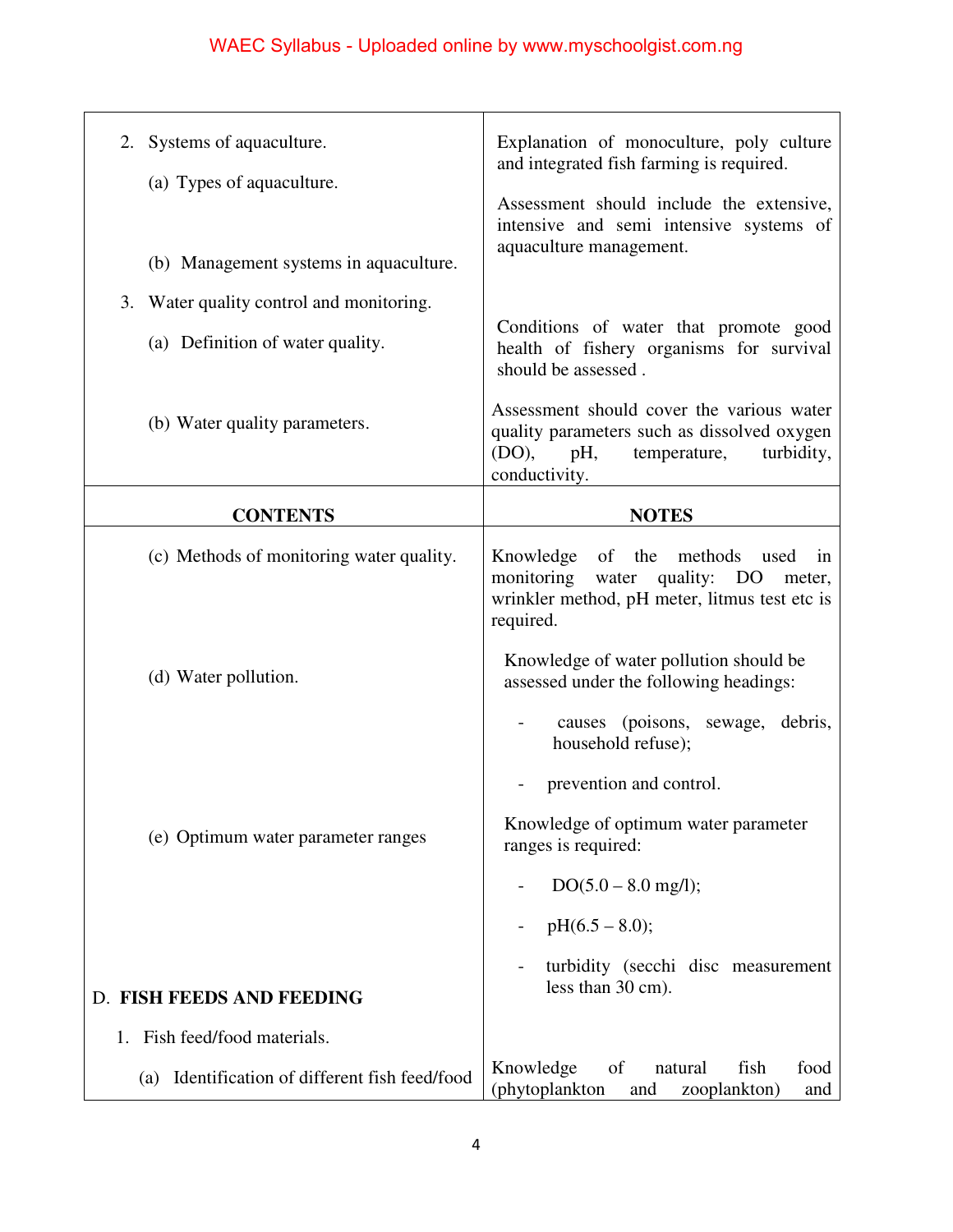| materials                                         | artificial fish feed should be covered.<br>clear distinction between food and feed<br>should be made.                                                                                                                                                                                                                     |
|---------------------------------------------------|---------------------------------------------------------------------------------------------------------------------------------------------------------------------------------------------------------------------------------------------------------------------------------------------------------------------------|
| (b) Nutritive value of fish feed ingredients      | Assessment should cover energy yielding<br>ingredients (corn, wheat bran, garri, rice bran<br>etc.) and protein yielding ingredients (soya<br>bean, fish meal, groundnut cake etc.). Details<br>of ration formulation and biochemical details<br>are not required.                                                        |
| 2. Fish feeding.                                  | Knowledge should cover explanation of                                                                                                                                                                                                                                                                                     |
| (a) Feeding regime for fish.                      | feeding regime such as $3\%$ - 5 % of fish<br>body weight based on age/size is required.                                                                                                                                                                                                                                  |
| (b) Ideal feeding periods for fish.               | Knowledge of ideal feeding periods based on<br>age/size is required.                                                                                                                                                                                                                                                      |
| <b>CONTENTS</b>                                   | <b>NOTES</b>                                                                                                                                                                                                                                                                                                              |
| (c) Methods of feeding.                           | Assessment should cover feeding methods<br>such as broadcasting, spot/point feeding,                                                                                                                                                                                                                                      |
| E. FISH POND PREPARATION AND<br><b>MANAGEMENT</b> | automated feeding.                                                                                                                                                                                                                                                                                                        |
|                                                   | Assessment would cover site selection;                                                                                                                                                                                                                                                                                    |
| 1. Fish pond construction                         | of<br>construction<br>earthen<br>land<br>ponds:<br>measurement/mapping, staking, excavation,<br>building of dykes etc; construction of<br>concrete ponds: land measurement/mapping,<br>staking, stripping of the top soil, concrete<br>base or casting, building with correct<br>mixtures of sand, gravel and cement etc. |
| 2. Pond preparation                               | Knowledge of tools such as digger, head<br>pan, cutlass, wheelbarrow, spade, hand                                                                                                                                                                                                                                         |
| (a) Tools required for pond preparation.          | trowel is required.<br>Knowledge of maintenance activities of old<br>and new ponds should include:                                                                                                                                                                                                                        |
| (b) Preparation of ponds for stocking.            | - flushing of water;<br>repair of leakages/cracks;<br>liming<br>and<br>fertilization<br>drying and cleaning etc.                                                                                                                                                                                                          |
| 3. Pond management.                               | Assessment should cover monitoring water<br>quality, daily checking of leakages/seepage,<br>methods of feeding and stocking, stocking                                                                                                                                                                                     |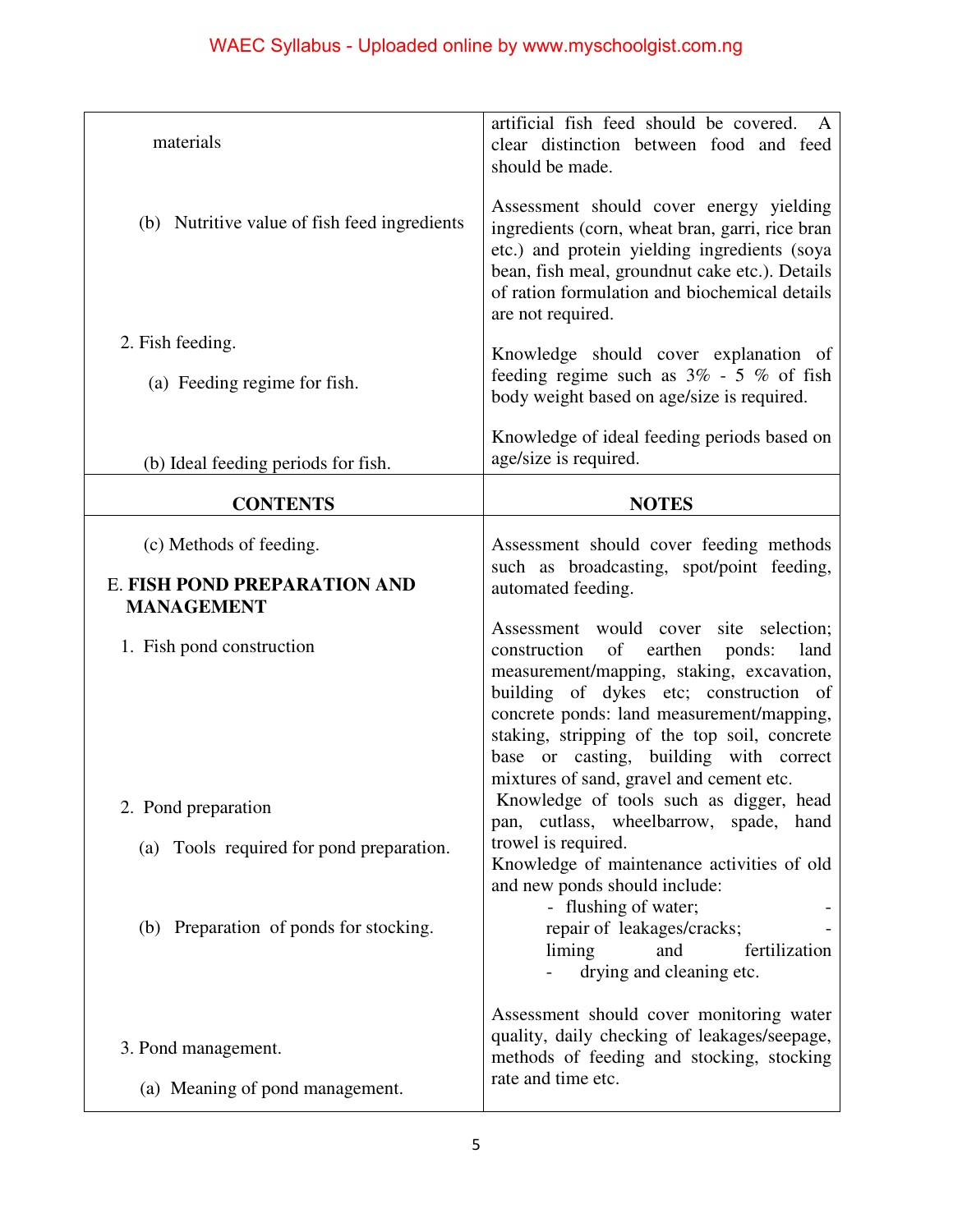# WAEC Syllabus - Uploaded online by www.myschoolgist.com.ng

| (b) Pond management practices.<br>F. FISH HARVESTING AND POST<br><b>HARVESTING PROCESSES</b><br>1. Materials and methods for harvesting fish.<br>(a) Fishing gear<br>(b) Construction and mending of fishing<br>gear.<br>Methods of fish harvesting.<br>(c)<br>(d) Fishing crafts | Knowledge of the various fishing gear is<br>required.<br>Knowledge of the materials used for<br>construction and mending of fishing gear is<br>required. Details of construction<br>and<br>mending are required.<br>Assessment<br>should<br>cover<br>the<br>various<br>methods of harvesting fish<br>Knowledge of the various types of fishing<br>crafts is required. |
|-----------------------------------------------------------------------------------------------------------------------------------------------------------------------------------------------------------------------------------------------------------------------------------|-----------------------------------------------------------------------------------------------------------------------------------------------------------------------------------------------------------------------------------------------------------------------------------------------------------------------------------------------------------------------|
| <b>CONTENTS</b>                                                                                                                                                                                                                                                                   | <b>NOTES</b>                                                                                                                                                                                                                                                                                                                                                          |
| 2. Post-harvest handling of fish<br>(a) Materials and methods for<br>processing fish.                                                                                                                                                                                             | Assessment should cover the different<br>methods of fish processing and preservation.<br>A clear distinction between fish processing<br>and fish preservation should be made.                                                                                                                                                                                         |
| (b) Methods of fish preservation.                                                                                                                                                                                                                                                 |                                                                                                                                                                                                                                                                                                                                                                       |
| (c) Packaging materials for fish<br>(d) Marketing channels for fish.<br><b>G. FISH SEED PRODUCTION</b><br>1. Brood stock selection and handling.                                                                                                                                  | Knowledge of the qualities of good breeders<br>should include hardiness, ability to breed in<br>captivity, large size, without defects etc.<br>Assessment should cover ideal period of<br>transporting fish; duration in confinement<br>and careful handling of brood stock.                                                                                          |
| (a) Differences between male and female                                                                                                                                                                                                                                           |                                                                                                                                                                                                                                                                                                                                                                       |
| sexually matured fishes.                                                                                                                                                                                                                                                          | Assessment should cover: the meaning of<br>artificial breeding as 'manipulating the                                                                                                                                                                                                                                                                                   |
| (b) Qualities of good breeders.                                                                                                                                                                                                                                                   | sexually matured fish to spawn or reproduce<br>in captivity'; importance of artificial<br>breeding such as to:                                                                                                                                                                                                                                                        |
| (c) Ways of handling brood stock.                                                                                                                                                                                                                                                 | obtain high quality hybrids;<br>obtain large quantity of fish seed;<br>make<br>fingerlings<br>readily<br>available.                                                                                                                                                                                                                                                   |
| 2. Artificial breeding                                                                                                                                                                                                                                                            | Brood stock selection, conditioning,<br>inducement, stripping, fertilization and<br>incubation of fertilized eggs should be                                                                                                                                                                                                                                           |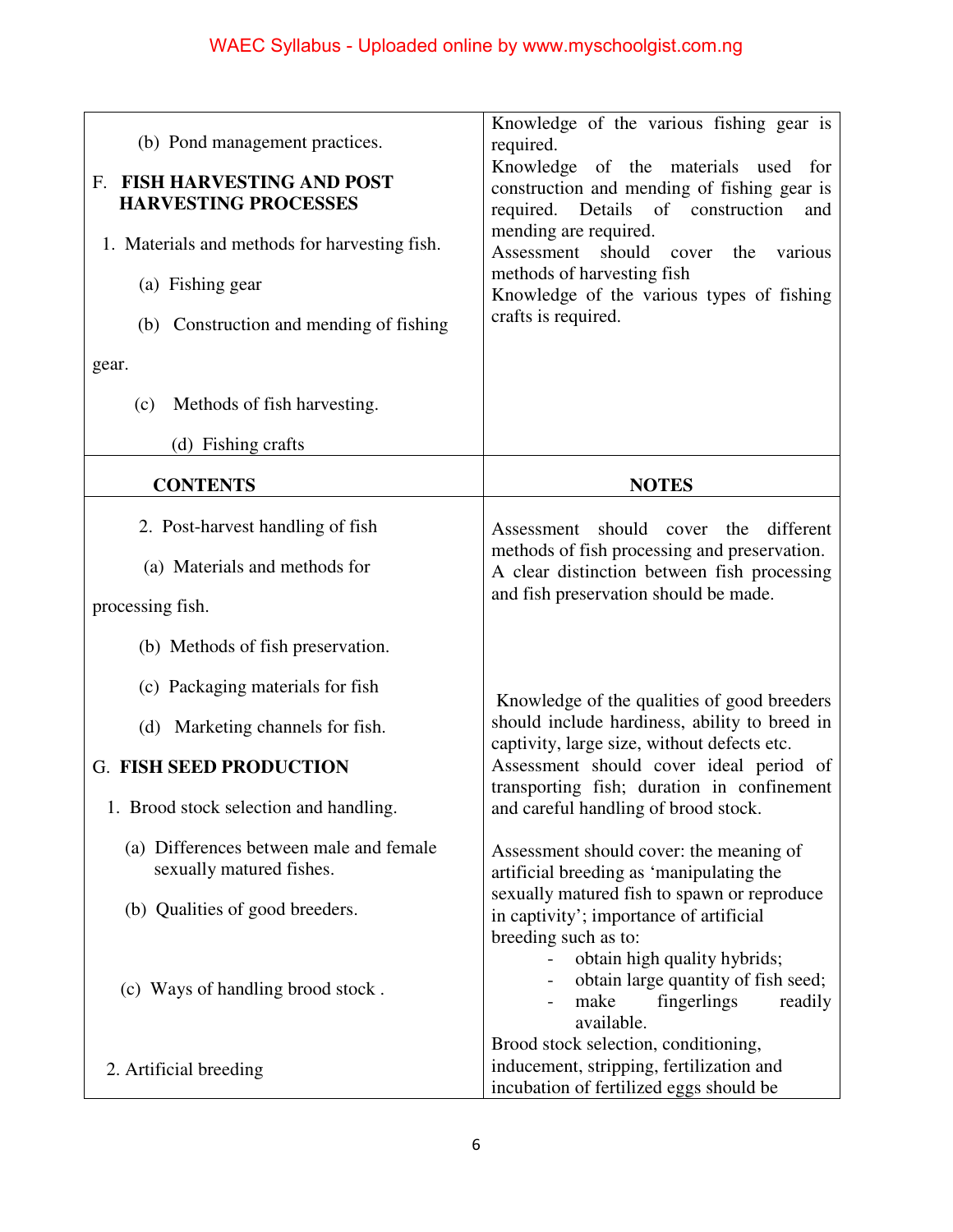# WAEC Syllabus - Uploaded online by www.myschoolgist.com.ng

| (a) Meaning and importance of artificial<br>breeding. | assessed.                                                                                                       |
|-------------------------------------------------------|-----------------------------------------------------------------------------------------------------------------|
| (b) Steps involved in artificial breeding of          |                                                                                                                 |
| fishes.                                               |                                                                                                                 |
|                                                       |                                                                                                                 |
|                                                       |                                                                                                                 |
| <b>CONTENTS</b>                                       | <b>NOTES</b>                                                                                                    |
| (c) Equipment and materials used in the               | Assessment should cover knowledge of                                                                            |
| artificial breeding of fish                           | equipment and materials such as basins,<br>happa net, hatching troughs, syringes,<br>aquaria tanks, microscope. |

| <b>PRACTICAL FISHERIES</b> |  |
|----------------------------|--|
|                            |  |

| <b>CONTENTS</b>                                 | <b>NOTES</b>                                                                                                       |
|-------------------------------------------------|--------------------------------------------------------------------------------------------------------------------|
| <b>A. FISH CULTURE</b>                          |                                                                                                                    |
| conditions in<br>1. Environmental<br>habitats.  | fish   Measurement of environmental conditions is<br>required: temperature, dissolved oxygen, pH<br>and turbidity. |
| 2. Tools and equipment used in fish<br>culture. | Identification, uses and maintenance<br>- of                                                                       |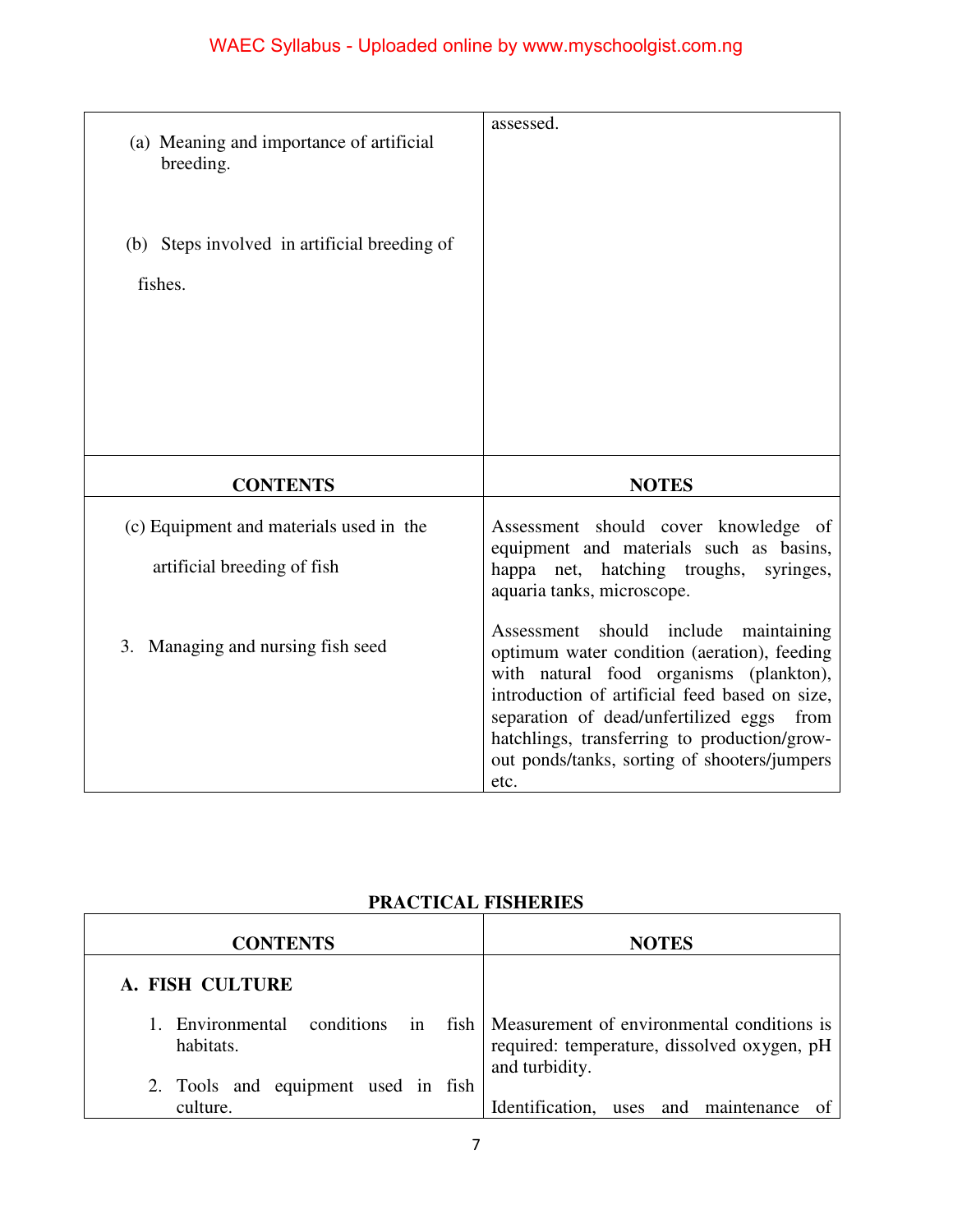|                                                                   | fishery tools and equipment e.g. secchi disc,<br>water pump, pelleting machine, aerators.                                                                                                                                                                                                                                      |
|-------------------------------------------------------------------|--------------------------------------------------------------------------------------------------------------------------------------------------------------------------------------------------------------------------------------------------------------------------------------------------------------------------------|
| 3. Common culturable fish species.                                | Identification of common culturable fish<br>species in<br>your country is required.<br>Knowledge of scientific names is required.                                                                                                                                                                                              |
| 4. Fish feed and materials.                                       | Identification of types of fish feed and uses                                                                                                                                                                                                                                                                                  |
| 5. Materials for pond preparation                                 | of fish feed materials is required.                                                                                                                                                                                                                                                                                            |
|                                                                   | Identification and uses of materials for pond<br>preparation: lime, fertilizers etc is required                                                                                                                                                                                                                                |
| <b>B. FISHING GEAR AND CRAFT</b>                                  |                                                                                                                                                                                                                                                                                                                                |
| Fishing gear.<br>1.<br>2. Fishing craft.                          | Identification, description and uses of fishing<br>gear e.g. gill net, cast net, seine, traps.<br>Identification of parts and their functions<br>should be assessed. Maintenance of fishing<br>gear is also required.<br>Identification, description,<br>and<br>uses<br>maintenance of fishing craft should<br>be<br>assessed. |
| C. FISH<br><b>PROCESSING</b><br><b>AND</b><br><b>PRESERVATION</b> |                                                                                                                                                                                                                                                                                                                                |
| 1. Fish processing and preservation.                              | Assessment should include the identification<br>of common processed and preserved fish;<br>identification<br>of<br>and<br>uses<br>common<br>processing and preservation methods.                                                                                                                                               |
| 2. Equipment used in fish processing and                          | Identification and uses of fish processing                                                                                                                                                                                                                                                                                     |
| preservation.                                                     | equipment e.g. knives, measuring bowls,<br>weighing<br>balances, hand gloves;<br>fish<br>preservation equipment e.g. freezer, smoking<br>kiln.                                                                                                                                                                                 |
| 3. Fish products and by-products.                                 | Identification and uses of fish products and                                                                                                                                                                                                                                                                                   |
| 4. Fish packaging materials.                                      | by-products e.g. fish scales, fish oil, fish<br>skin.                                                                                                                                                                                                                                                                          |
|                                                                   | Identification of fish packaging materials e.g.<br>fish boxes, nylon, baskets, cardboard                                                                                                                                                                                                                                       |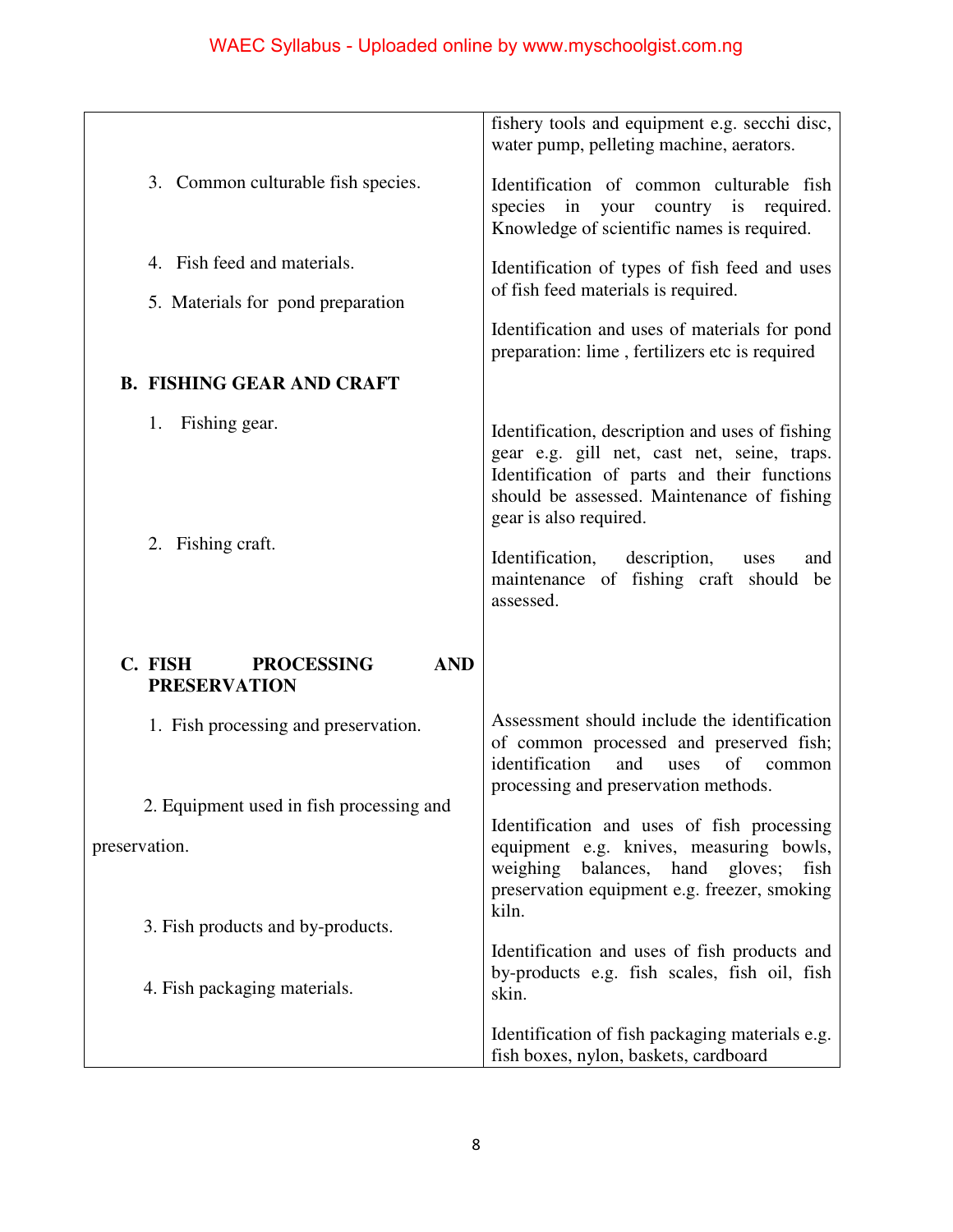#### **ITEM NO. EQUIPMENT QUANTITY REQUIRED**  1 DO(Dissolved Oxygen) meter 2 2. pH meter 2<br>3. Conductivity meter 2  $3.$  Conductivity meter 4. Thermometer 50 5. Water Test Kits 2 6. Microscopes 4 7. Magnifying Glass 1 30 8. Aquaria Tanks 5 9. Hatching Troughs 5 10. Nursery Tanks/Ponds 3 11. Demonstration Ponds 1 or more 12. Scoop Nets 10 13. Aerators and Accessories 10 14. Plastic Sieves 10 15. Compounded Feeds Many bags 16. Grinding Machines 2 17. Charts and Pictures Assorted 18. Video Clips in Fisheries Assorted 19. Pelleting Machine 1<br>20. Dissection Kits 2 Dissection Kits 21. Water Pumps 2 22. Secchi Disc 2 23 | Model Gillnet 1 24 | Model Cast net | 1 25 | Model Siene net 1 26 | Model traps | Assorted 27 | Model hooks and line 2 28 | Model trawl net | 1 29 Netting materials Assorted 30 Hooks packets 20(nos 1-20) 31 | Nylon ropes | 1 32 Mounting twine 1 33 Canoe 1 34 Paddles 2 35 Gutting knives 10<br>36 Measuring boards 5 36 Measuring boards 5<br>37 Weighing balances 2 37 Weighing balances 2 38 | Hand gloves 30 39 Freezers 2 40 Ovens 2 41 Kilns 2

#### **LIST OF FACILITIES AND MAJOR EQUIPMENT**